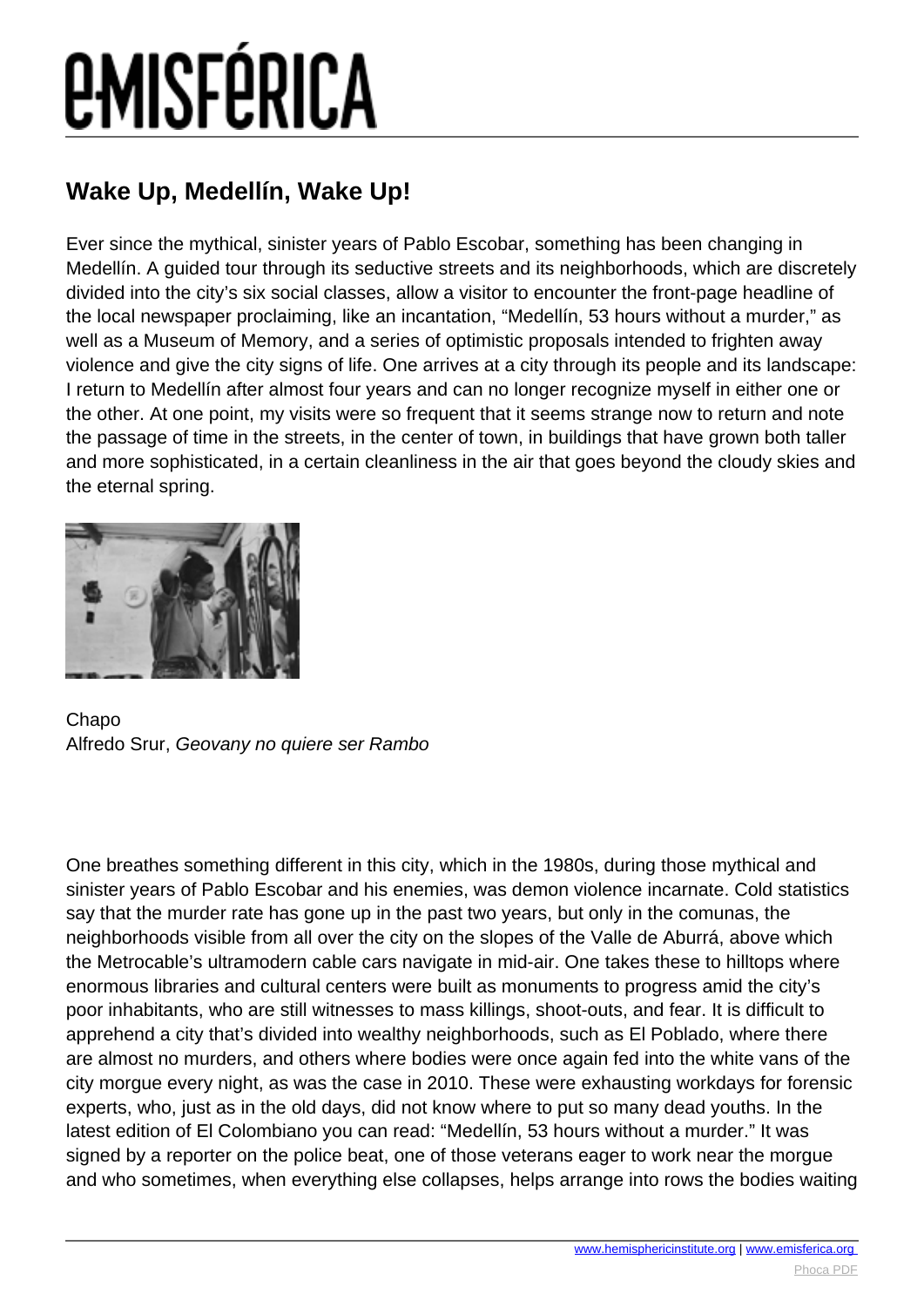## *<u>EMISFÉRICA</u>*

in vain for an autopsy.

#### **How It Was**

I first came to Colombia eight years ago. I was working at TXT magazine and had been in the north of Argentina for months investigating a gang of criminals and cops who were kidnappers, the sort that abducted the family members of celebrities—among them the father-in-law of the Argentine entertainer Susana Giménez. The kids were nervous because the news broke too soon on TV, and things started falling apart when the Buenos Aires police force could no longer provide them with protection. After that, threats were made to the source we had found in neighborhoods and shantytowns. At home, threatening calls came in by phone. On one day, unusual for me, I got a splitting headache. It didn't go away after taking an aspirin. Nor did it the following day, or the one after that. And so on and so on, driving me mad, for more than twenty days, for all of December. Sometimes in the middle of the night a source would call swearing he was about to be shot by armed men standing at the door to his house. And then silence. The doctor diagnosed stress and my analyst recommended a month's vacation. My friend Ricardo had a house by the sea in Cartagena at the time, and I was welcome there. The Lacanian analyst said: "Isn't there any place other than Colombia?" And I promised her I'd only set foot on the Caribbean coast, that I'd forget about the comunas, the neighborhoods, the gangs, or the hit men. Fifteen days later, strong-armed by my friend, a lover of Medellín, I found myself in the Picacho comuna, where he'd been making videos with young people who had taken part in the bloodbath when Medellín was the most violent city in the world.

So I fell in love with the city despite my stress, my doctor's advice, the violence, and its bad reputation. And I returned many times that year, maybe four or five times, I can't remember. I left journalism for a while; I devoted myself to organizing a megalomaniacal event with a Colombian artist from Antioquia, Juan Fernando Ospina. We began with a pair of Argentine artists showing their work in Medellín and wound up with sixty-nine artists and performers, including the bands Fernández Fierro and Bajofondo Tango Club. In 2004, the great decline in violence still hadn't begun and a terrible fear persisted: the tango orchestras would be playing for the first time since the street bombings occurred in what had been known as Tangovía, a street closed off for the milonga in the greatest city for dancing the tango after Buenos Aires. There were four thousand people that evening, four thousand with eyes welling up to the sound of "Trensas," while a group of children from the Manrique neighborhood danced for the crowd among the bandoneons. It all turned out well, except for the financial ruin we were led into by our Roman excess, our intoxicated youth. After that I visited less frequently, but I came whenever I could.

#### **How It Will Be**

Now, on this visit, I begin to harvest what was planted back then. I take part, for the first time, in the city's Book Festival, which has brought almost seventy foreign writers to the Botanical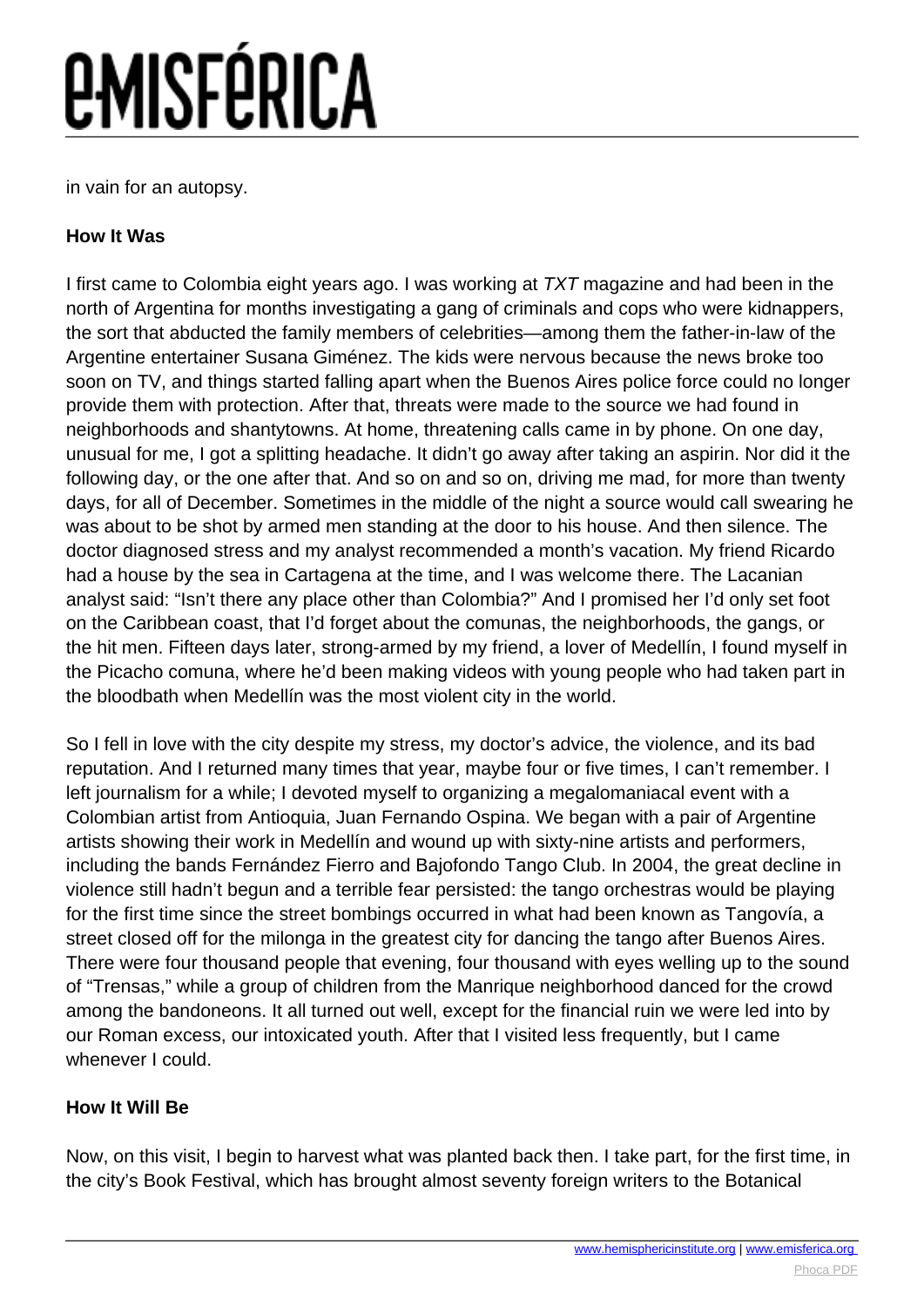## *<u>EMISFÉRICA</u>*

Gardens, perhaps the most luxuriantly green of them all. Last Saturday, the great newspaper writer Alma Guillermoprieto and I talked and disagreed about what it means to be an "urban war correspondent." And despite not being entirely sure, because we've only recently arrived and because we are outsiders, we agree that there is a perceptible change beyond any statistic: Medellín is waking up.

So says a recent column by the journalist and writer Patricia Nieto:

To think against the darkness, it must be that an overpowering energy is emanating from the 2.3 million residents of Medellín. I see them cooking arepas at dawn, pedaling down the streets in a race against the sun; I hear them criticizing their flawed city; I see them alert, confident that in the possibility of a future. These days they're talking about the bridge on 4South that will be 560 meters long, uniting southwest and southeast: monumental, they say. But the bridge is much more than numbers, it is a connection between two fragments of Medellín separated not only by the river, but also by inequity. The same expansive tone can be detected is the descriptions of expansiveness of the ten new parks and libraries as well as the nineteen top-quality schools that have been built with public funds in the past seven years, and of the Good Start program that takes care of 90% of the children in social strata one, two, and three.

In a society as class-conscious as Colombia's, there are six strata: from the poorest, number one, to the millionaire, number six. I had no sooner arrived in the city that I learned of dozens of cultural and social initiatives in the comunas, of poets, videomakers and theater people, of games for children, and of schools, almost all of them in the "lowest social strata." One of the most impressive, I'm told, is the Good Start program, which that has 15 childcare centers with dazzling buildings and impeccable playrooms, and specially trained teachers to insure that children between the ages of one and five will grow up nurtured, fed, and taken care of within the protection and creativity in each neighborhood. It was the idea of the city's departing mayor, Alonso Salazar, who wrote the canonical book about violence in Latin America, No nacimos pa' semilla. In these pieces from the 1980s, Salazar recounts the life of kids with no future, the ones who would be killed like flies when fierce gunfire broke out. Salazar smiles as he walks through the book fair, which is being held these days in his city's enormous garden, and he offers a greeting as he passes by, well-loved and proud, though he won't be running for office again. He leaves behind extraordinary public works that had been initiated by his predecessor, Sergio Fardo, who came from the same progressive alliance, and bequeaths a politics of social and cultural development that would be the envy of any other Latin American city with fewer dead and more pretensions.

I'm staying in Medellín for a week because I'm coordinating a workshop for journalists, students and experts who are working alongside victims of the violence afflicted and continues to afflict the city; the workshop is called "Memories of the Violence." The debate has started at such a high level that the ethical dilemma of depicting victims and victimizers bursts forth at every moment in the stories that each of the local participants brings to the table. This, the